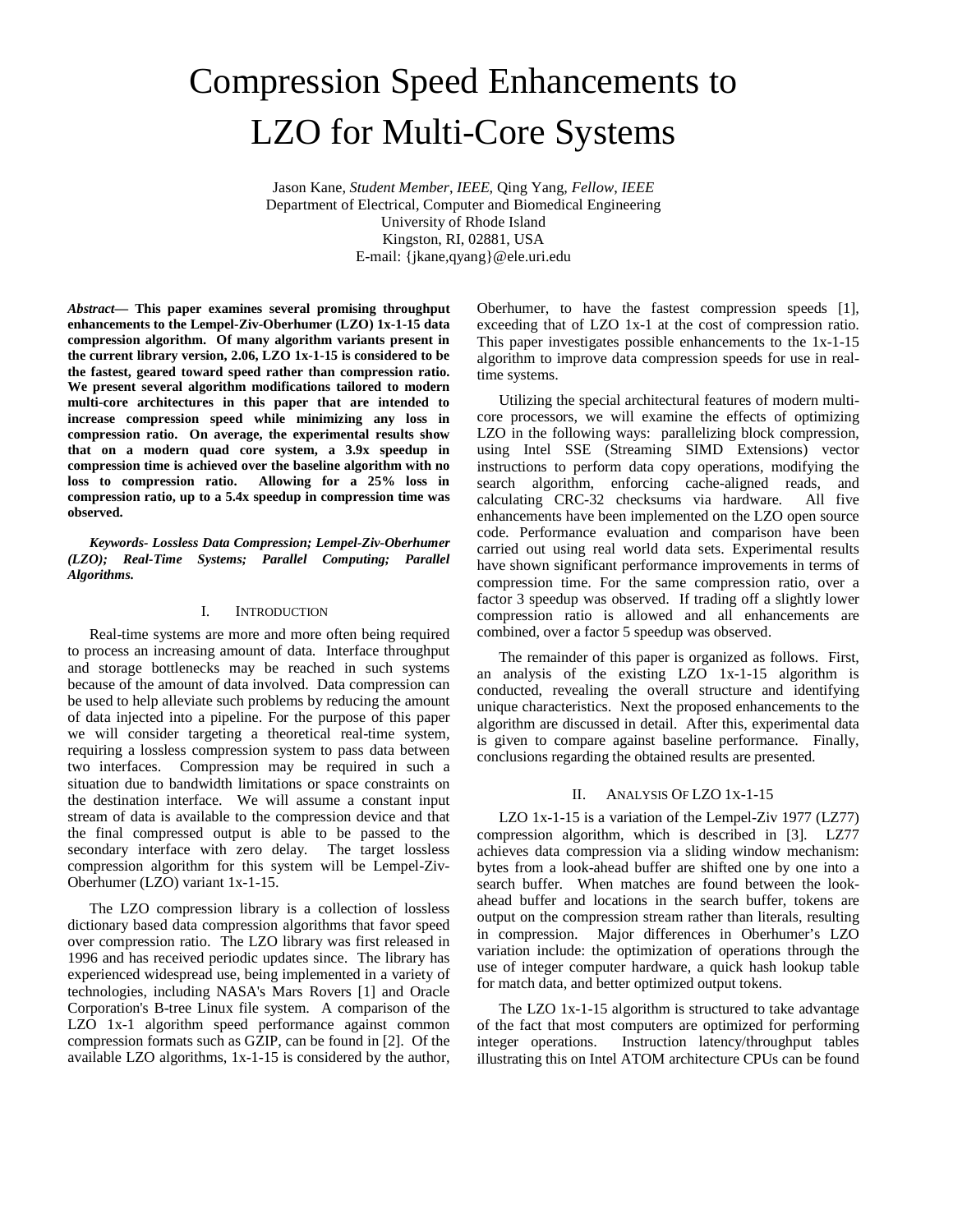

Figure 1. LZO 1x-1-15 Algorithm Flow

in [4]. Throughout the algorithm, no time-consuming floating point operations are used. The most complex instruction performed is an integer-multiply operation, which takes roughly five or less CPU clock cycles on the latest Intel architecture processors [5]. When pipelining and out-of-order execution operations are taken into account, the delay introduced by this multiply instruction is made even less significant.

Fetches to and from cache are also optimized. The algorithm is relatively small when compiled into binary format, likely fitting within a modern level 1 instruction cache. Compiling for i386 target hardware was found to result in roughly 600 instructions, which occupied a total size of roughly 1.84kB. This low instruction count is confirmed by that of the slightly larger, more complex cousin algorithm LZO 1x-1, given in [6]. Since the algorithm operates on data in a block manner, successive iterations do not require the frequent refetching of instructions from main memory. Data cache misses are also minimized, as a maximum of 48kB of data at a time is compressed; regardless of the user-defined input block size. On a modern data cache of size 16kB or larger, this will result in few level 1 cache misses. A 48kB sub-block of input data to be compressed should easily fit within level 2 cache, if not most of level 1 cache. Intel processors in particular predict data fetch patterns and automatically pre-fetch sequential data from a detected input stream, resulting in further performance gain during the block compression algorithm [4][7].

As seen in Fig. 1, the 1x-1-15 algorithm itself can be divided up into four major sections of code:

- 1. Search for a match
- 2. Write unmatched literal data

3. Determine match length

#### 4. Write match tokens

When searching for match data, the algorithm examines 32 bits of data from the input stream and computes a hash value into a small 8192 (8k) entry dictionary of 16-bit pointers to recently found data. Initially all entries in this dictionary are initialized to point to the same first 32-bit data element in the input stream, which can result in misses for the first several iterations of the search loop, until the dictionary becomes sufficiently populated. The hash value into the dictionary is completed quickly by first using an integer operation to multiply the current 32-bit unsigned data with the fixed value 0x1824429D. Pseudo-randomness, to reduce the frequency of hash table conflicts, is guaranteed based on the fact that the number being multiplied is a fairly large 32-bit prime number. Next, integer shift operations perform a quick division, resulting in the final 13-bit hash index to be used for simple indexing into the dictionary. If a match is found, or if the end of the input stream is reached, the algorithm jumps to copying any previously unmatched literal data to the output stream. Otherwise, the pointer to the next potential data match is obtained from the input stream according to (1); where *ip* is the pointer to the current search location in the input stream and *ii* is a pointer to the location immediately following the last detected match in the input stream, or the beginning of the current 48kB sub-block of data in the instance that a match has yet to be found.

$$
ip += 1 + ((ip - ii) >> 5); \tag{1}
$$

In (1), first the difference between *ip* and *ii* is taken and the intermediate result is then divided by 32. Finally *ip* is incremented by this value plus one. A difference between *ip* and *ii* indicates the number of missed matches that have occurred. Larger differences have a greater effect on the equation. Fig. 2 illustrates the effect of misses on the input data stream. As consecutive misses become more frequent, *ip*, jumps exponentially until either a match is found or the end of the current 48kB sub-block is reached. The search algorithm appears to make the assumption that data matches are related



Figure 2. LZO 1x-1-15 Input Stream Traversal (assuming no matches found)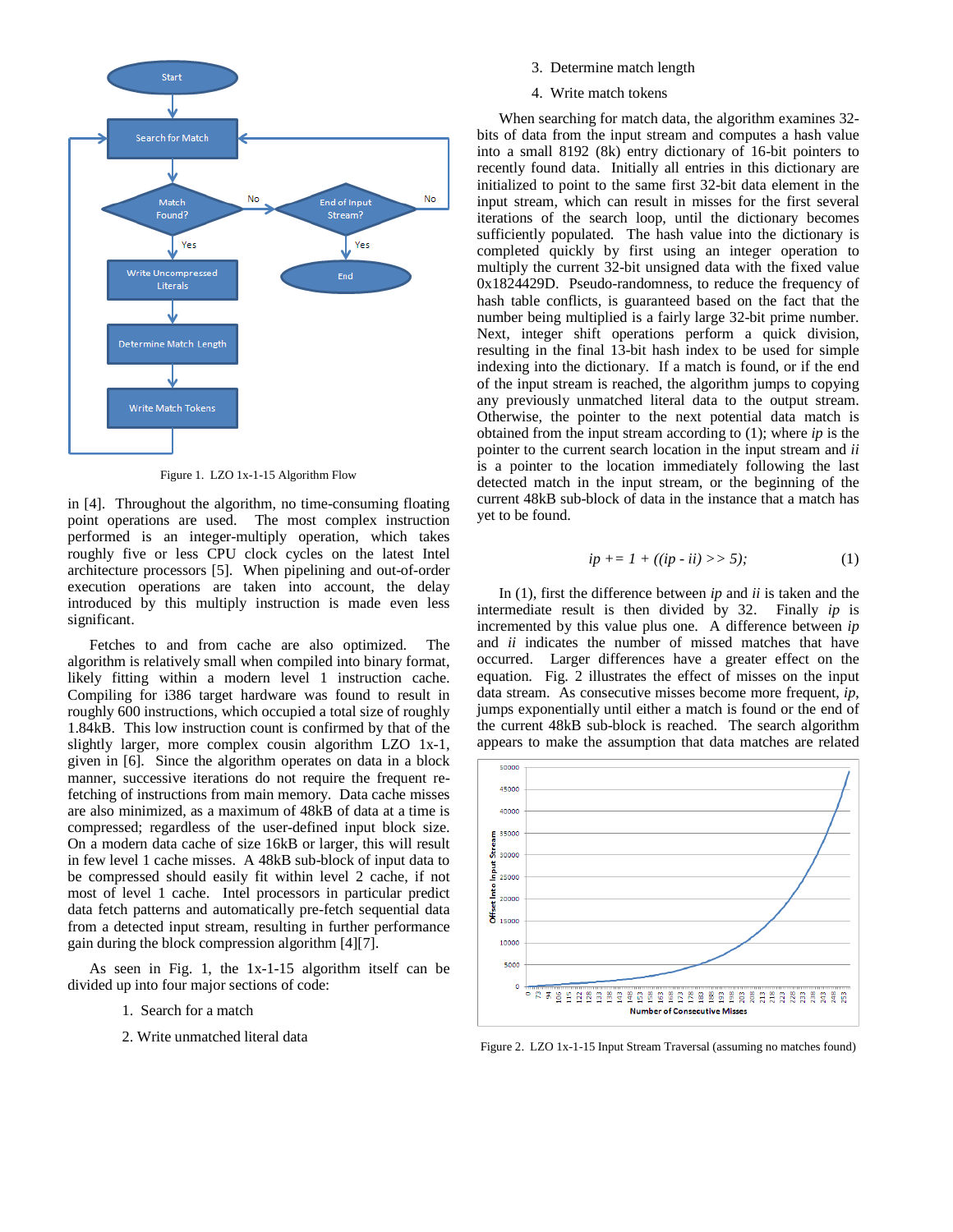by spatial locality. When a match is found, the search algorithm assumes nearby matches will also occur, only incrementing the search pointer, *ip*, by one byte. As match detections repeatedly fail, *ip* is increasingly incremented in an exponential fashion.

Consider the following simplified example: a 100-byte data set with 4-byte long matches located at byte offsets 30,34,38, and 84. Misses will occur at offsets 0 through 29 and the search pointer *ip* will be incremented by one byte offset each time. Keep in mind that every time a miss occurs, the dictionary is still populated. Then three consecutive matches will occur, with *ip* being updated to the next unmatched location for successive search iterations. From offsets 42 through 73 *ip* is incremented by one byte. From offsets 74 through 82, the difference between the last match, *ii*, and the search pointer has grown beyond a distance of 32, and as such a byte offset of 2 is added to *ip* upon each detected miss. At byte offset 84 a match is found once again. As the match is only 4 bytes in length, the search will resume at byte offset 88 where a miss will occur. Since a match was detected, *ii* was updated and the difference between *ip* and *ii* is once again less than 32. This results in *ip* being incremented by one byte once again rather than two. Miss detections and single offset increments will continue to the end of the dataset.

An interesting aspect of the code used by the algorithm to perform the searches is that it involves only integer operations and no comparison instructions. The effect of this is that the compiled code will produce no conditional branch instructions to calculate the exponential behavior. Consequently, no part of the CPU pipeline will need to be reserved for branch prediction to determine how far to advance into the input data stream on the next iteration. This results in overall faster code.

The second major portion of the LZO 1x-1-15 algorithm performs the copying of unmatched literal data to the output stream. First, the number of bytes of uncompressed literal data is written in an encoded manner to the output stream. This is followed by the literal data. The algorithm assumes a 32-bit data bus, and, when possible, copies data to the output stream in groups of 32-bits in an attempt to optimize any writes performed. After copying the literal data, if the end of the data stream was reached, a special block marker is written to the output stream. Otherwise, the match length is calculated.

The algorithm calculates match length by performing 32-bit XOR operations on sequential sets of data pointed to by the input stream and the dictionary. If a 32-bit match comparison is successful, the result of the XOR operation will be zero. When the comparison fails for the first time, 8-bit byte comparisons are performed to determine if any leftover partialword singular bytes in the stream matched. Thus, similar to the literal copy operation, the algorithm assumes that the computer's hardware will be optimally used if matches are primarily performed on a 32-bit integer basis.

Following the match length calculation, the algorithm encodes the following tokens on the output stream: a marker denoting the type of match that occurred, the offset to the location of the data that matched the current set, and the length of the match. To minimize the number of bytes used to store this information and improve the compression ratio, five

different encodings exist. Each of the five encodings offers a unique variation of offset/length encoding. After outputting the match information, the algorithm returns to searching for the next 32-bit set of matching data.

## III. ALGORITHM ENHANCEMENTS

The five enhancements that follow in this section have been applied to the existing LZO 1x-1-15 algorithm to determine the impact on compression performance.

## *A. Parallelization of Block Compression*

The original LZO algorithm is serial in nature. Data is compressed on a block by block basis, but there is no explicit support for multiple CPU hardware cores. By implementing a divide and conquer approach to individually compress and reassemble blocks of data in the input stream, a performance gain should be attained. This performance gain should be directly proportional to the amount of CPU cores utilized.

To investigate this improvement, a thread-based variation of the 1x-1-15 algorithm has been constructed as follows. As seen in Fig. 3, three main types of threads are created: control, compression, and reconstruction. Communication between the three types of threads is accomplished through the use of semaphore-protected shared memory. The main thread is created to control the flow of input data, manage memory utilization, and initiate compression threads. N user-defined threads are created to perform the actual compression on input data blocks when commanded. The compression threads operate independently from one another, each with their own set of temporary resources. The software and operating system ensure the compression threads are load-distributed to all available processor cores in the system. The main control thread will initiate a compression thread when the following conditions are determined: available input data exists, available input data exists, temporary output compression buffers exist, and an idle compression thread exists. Finally, a reconstruction thread is



Figure 3. Multi-Threaded Implementation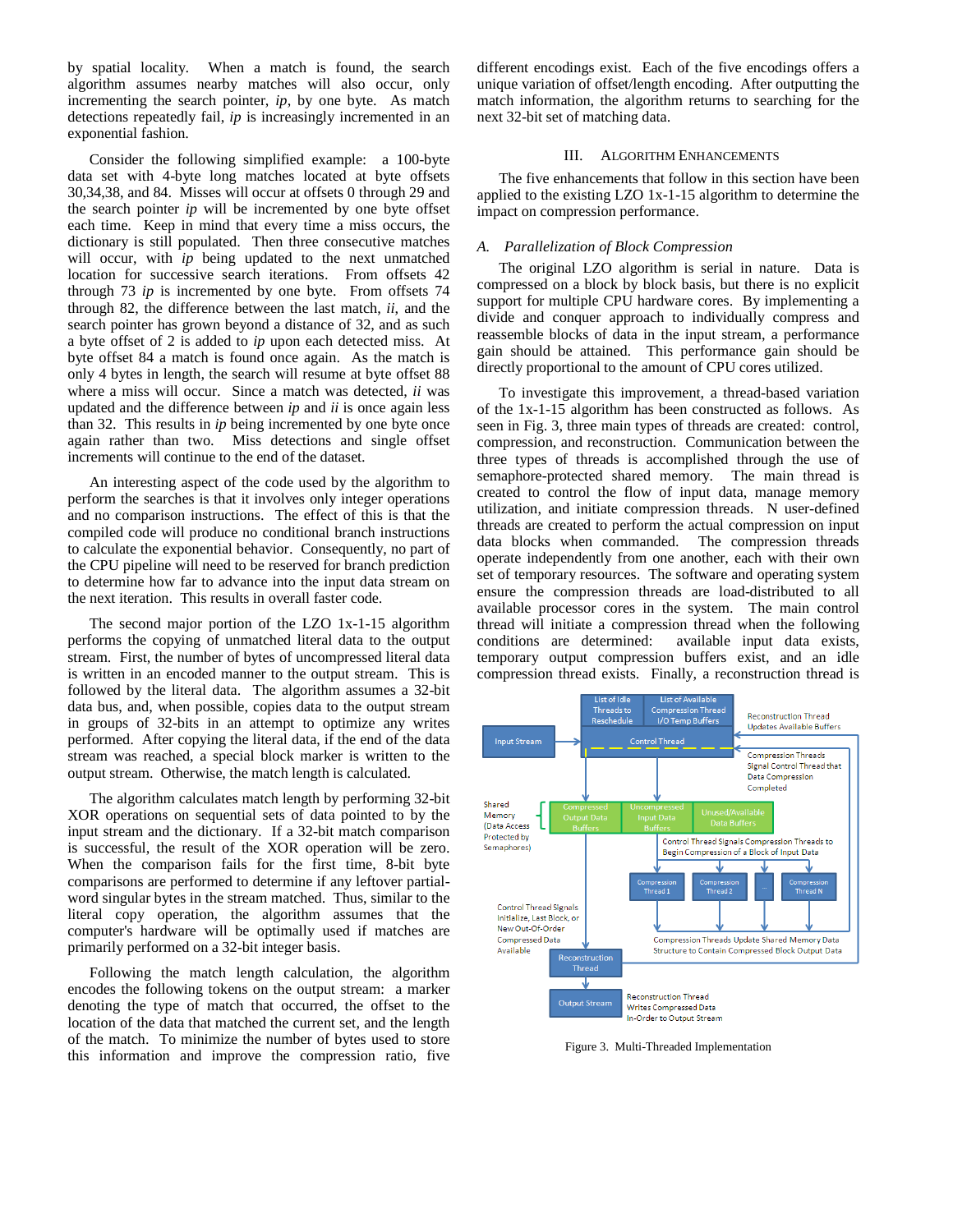created to accept the output LZO-compressed block data from the individual compression threads. It is the job of the reconstruction thread to ensure that the resultant output stream is created in-order. Since data is being compressed in parallel on separate CPUs, there is no guarantee as to when a particular block of data will finish compression, i.e., Input Block 1 could be compressed first, followed by Block 3, followed by Block 2. Thus, without the reconstruction thread, there would be no mechanism to correctly reconstruct the compressed output data in-order. Unless special headers were added to identify the out-of-order data, existing LZO decompression routines would be incompatible with the produced output format.

## *B. Optimize Copying of Literal Data*

In the current LZO algorithm, uncompressed literal data is copied to the output stream on a 32-bit long word basis. The copying of this data is one of the more time intensive operations. Instead of copying on a 32-bit integer basis, data can be copied faster using available vector instructions. On current generation Intel processors, this allows for up to 128 bits of data to be copied at a time. This should potentially quadruple performance when this portion of the code is executed. To investigate this optimization, Intel SSE (Streaming SIMD (Single Instruction Multiple Data) Extensions) vectorized memory copy related source code from Agner Fog's freely available asmlib library [8] was utilized.

## *C. Search for Matches Every 32-Bits*

LZO 1x-1-15 shifts data from a look-ahead buffer into the search buffer by one byte, similar to LZ77. This algorithm variant has been created to advance the input stream by 32-bits (one integer) each time a match detection fails. In this manner, the input stream will be traversed faster, although with the extra side effect that the dictionary will be less frequently populated. A compression ratio loss is expected, the magnitude of which will need to be determined experimentally.

### *D. Force Cache-Line-Aligned Reads*

Most current generation Intel processors suffer a penalty when reading data that exists between cache line boundaries [7]. Figure 4 illustrates this issue. The search portion of the 1x-1-15 algorithm has the potential of suffering the most from this observation. In the worst case, successive new matches could continually be found on cache line boundaries, incurring a performance penalty each time. By modifying the search equation and match length detection to operate entirely on a 32 bit basis, all accesses to memory can be ensured to be cacheline-aligned.



Figure 4. Cache-Line Boundary Read Penalty

Assuming the cache line boundaries in a system lie on an address location that is divisible by 4 bytes, and knowing that up to 4 bytes of data can be read from memory at a time, the following replacement search equation was constructed to ensure that a boundary would never be crossed:

$$
ip += 4 + (((ip - ii) >> 5) & 0 \, x \, F \, F \, F \, F \, F \, C); \tag{2}
$$

Four bytes are added to the current input pointer instead of one byte to ensure that the input data is always advanced by 32 bits. The exponential portion of the equation is bit-wise ANDed to ensure that the result of that mathematical operation is 32-bit aligned as well.

Match length calculation was also required to be modified to ensure that reads from the input stream remain on cache line boundaries. Since the existing algorithm allowed for match lengths to be determined on a byte basis, this variation was altered to only perform matches on a 32-bit basis, guaranteeing inter-cache line boundary locations will not be read the next time the search equation is executed.

This modification is in essence an extension of the previously described 32-bit search variation. In addition to searching every 32-bits for a match, the search pointer is verified to lie on a 4-byte boundary and the lengths of matching datasets are terminated early to ensure they result in multiples of 32-bits. Similar to the 32-bit search algorithm, a compression ratio loss is expected. The compression ratio loss will likely be greater due to the fact that matches will be shorter. A speed enhancement may result due to the cache line read penalty being avoided.

## *E. Utilize Hardware CRC-32 Instruction*

The existing LZO library incorporates a CRC-32 calculation routine derived from the freely available zlib library [9]. This variation implements a tabular method using the 0x4C11DB7 polynomial. This method requires a considerable amount of processor utilization to generate checksums. The particular approach taken for this paper was to observe the performance of the relatively new Intel SSE 4.2 assembly instruction "CRC32".

It should be noted that the improved CRC-32 library function is not explicitly utilized by the LZO 1x-1-15 algorithm, or any other of the provided LZO library algorithms for that matter. The function is provided by Oberhumer to the end-user so that CRC's may be calculated on a need basis as determined by the writer of the final produced compression executable. In this manner the end-user is able to adjust the balance between speed and error-checking capability. The author of the LZO library has written and maintained the executable "lzop". The current version of lzop, 1.03, incorporates a small subset of the LZO library for its compression, including the 1x-1, 1x-1-15, and 1x-999 algorithms. This executable calls the CRC-32 library function twice for every block of input data compressed; once to determine the CRC for the original uncompressed data block and once to determine the CRC for the compressed output block. By default, the application sets the user-defined input block size to 256kB.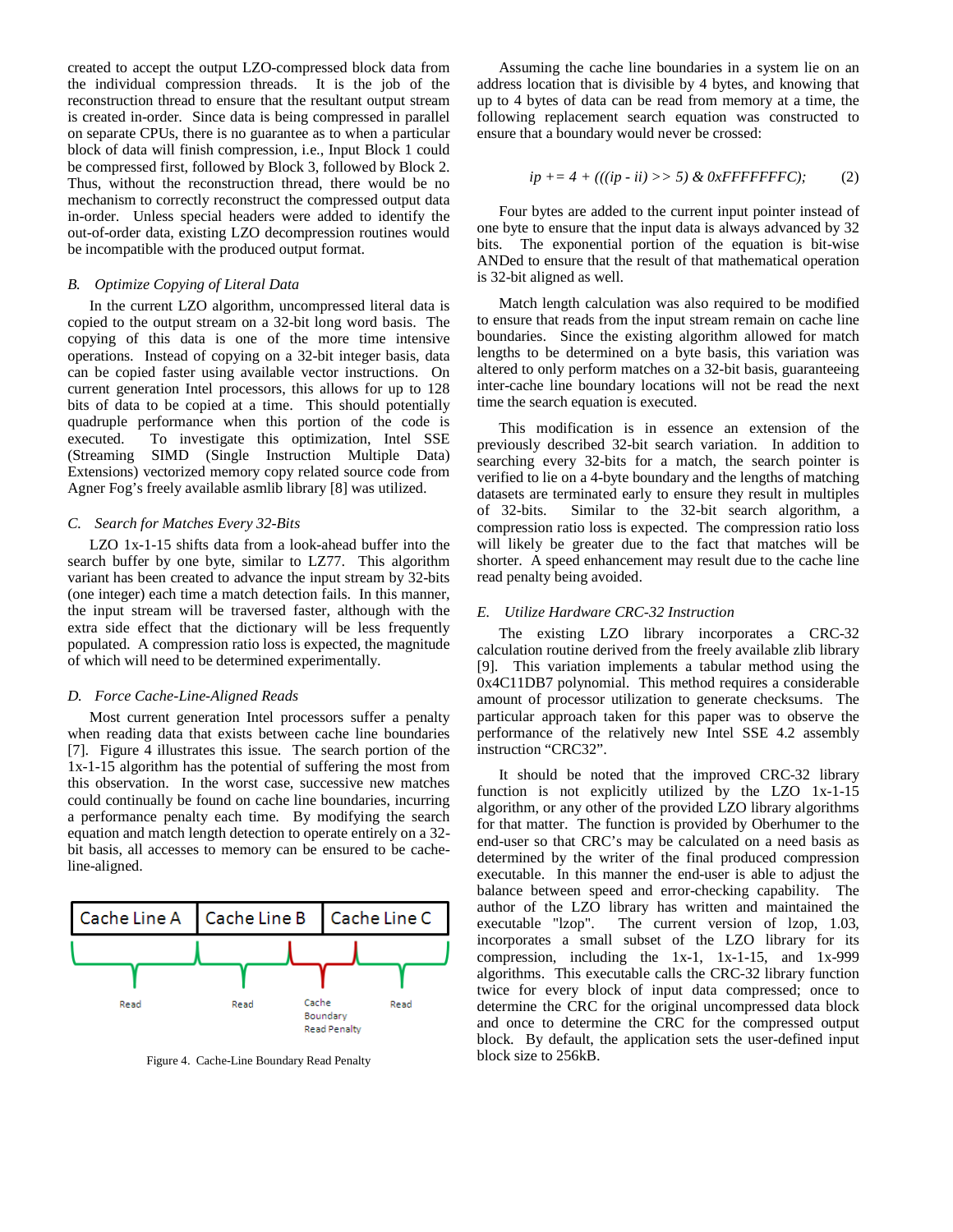Table I. Dataset Information

| <b>Compression Item</b> | <b>File Type / Description</b>                                                                      | File<br><b>Size</b><br>(GB) |
|-------------------------|-----------------------------------------------------------------------------------------------------|-----------------------------|
| images_en.nq            | Text (Dump of Wikipedia Thumbnail<br>Links)                                                         | 1.2                         |
| e-coli                  | <b>HDF RAW Binary</b><br>(E-Coli C227 Strain Information)                                           | 30.0                        |
| $gb-1gram-(n).csv$      | Text, where $n=0$ to 9.<br>(From Google Books 1-gram corpus)                                        | 0.95                        |
| ERR007772_(n).fastq     | FASTO Text-Based, where n= 1,2.<br>(Mouse Genome Sequence Data)                                     | 5.6                         |
| xtf Files.tar           | XTIFF Images (NY Hudson River Side-<br>scan SONAR images)                                           | 1.5                         |
| enwiki.xml              | Text (Wikipedia dump of articles,<br>templates, media/file descriptions, and<br>primary meta pages) | 37.9                        |
| ERR007772_1.fastq.gz    | Compressed GZIP<br>(Compressed ERR007772 1.fastq)                                                   | 2.4                         |
| enwiki.xml.bz2          | Compressed BZIP2<br>(Compressed enwiki.xml)                                                         | 8.6                         |

#### IV. PERFORMANCE ANALYSIS

To determine compression performance, first a dataset of sample files to be compressed was constructed. The particular set was chosen to demonstrate performance over a variety of file types that could represent potential data streams in a realtime system. A brief description of the files used can be seen in Table I.

Text files such as the Wikipedia backups and the Google Books 1-gram corpus were chosen to demonstrate performance on highly redundant data. Since LZO is a dictionary-based method, it was expected that the compression time and ratio should yield fairly good results for these files. The files already containing various degrees of compressed data (GZIP and BZIP2) were chosen to show compression performance when file expansion has a high potential of occurrence. An uncompressed tarball compilation of extended TIFF image data was picked to demonstrate image compression characteristics of the algorithm. A rather large uncompressed tarball compilation of HDF biological E-coli data was chosen to show performance against binary data. Finally, genome data in FASTQ format was chosen, as it is considered the standard for storing the output of high throughput sequencing instruments. Thus, the FASTQ data should provide a somewhat realistic real-time data stream.

As stated in Section I, performance analysis was evaluated in regards to a theoretical real-time compression system consisting of two interfaces: a constant input stream and an output stream that can be written to with zero delay. A software command-line executable was created to simulate such a system and facilitate batch compression of the files identified in Table I. The executable loads input data and compresses it in memory to reduce the impact of slow file I/O subsystems. Time spent reading data from the hard disk is not counted against compression time. This serves two purposes; first, the algorithms can be more fairly evaluated independent of hardware overhead limitations, and second, the input data stream is simulated as a continuous stream, as desired by the real-time system simulation. Parameters were passed to the

executable dictating which algorithm to utilize and how many iterations of compression to perform on a per file basis. After testing a particular algorithm's performance on a file from the dataset, the program outputs the average throughput, the average compression time, the average compression time per input data block, the compression ratio, and the final compressed file size.

#### *A. Test Setup*

A Dell Optiplex 790 computer running Microsoft Windows 7 Professional 64-bit was utilized to determine the impact of the algorithm modifications. The system was configured with



Figure 5. Compression Ratio at Various Input Block Sizes



Figure 6. Compression Time at Various Input Block Sizes



Figure 7. Compression Time per Block at 4k, 8k, 16k, 32k Input Block Sizes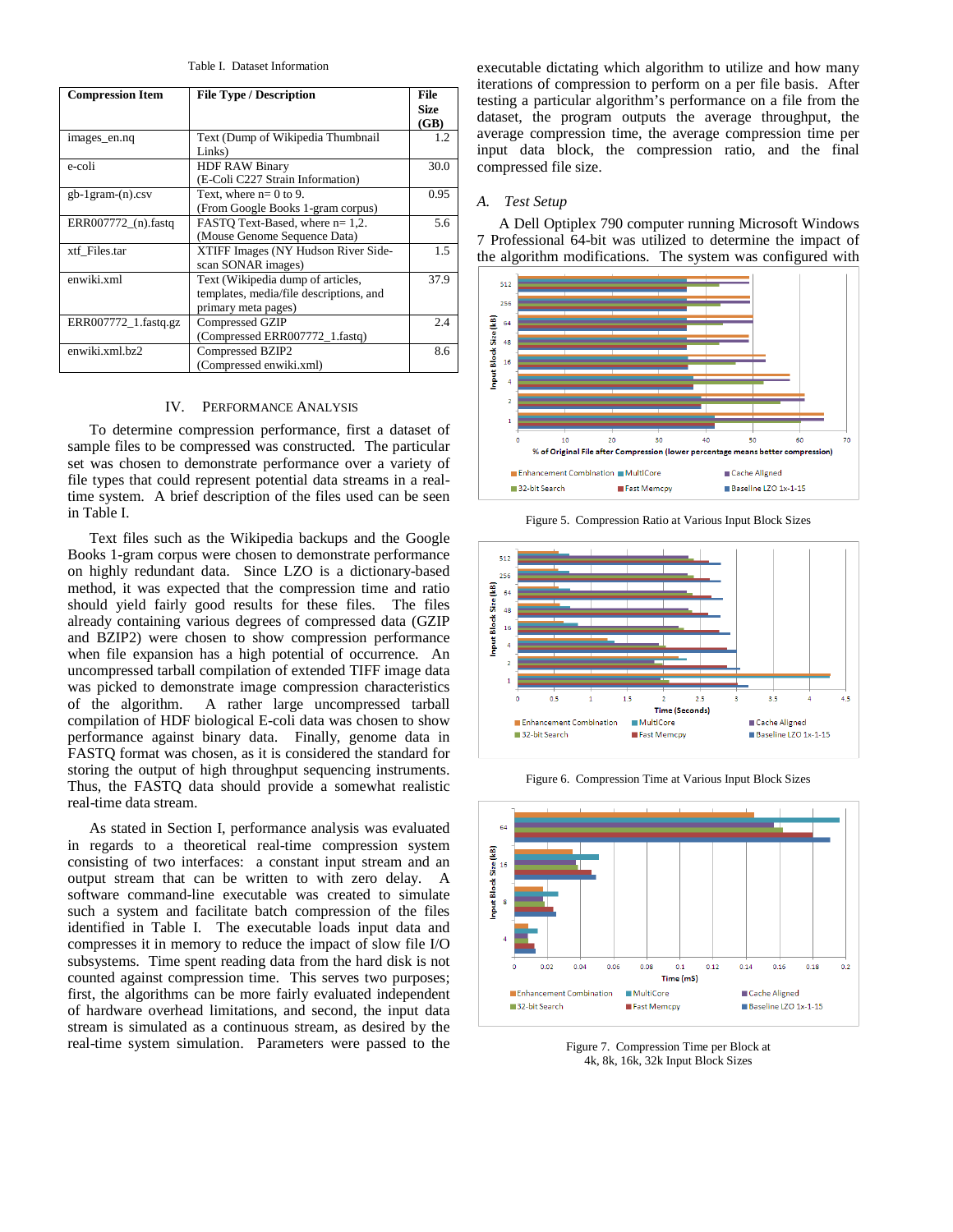an Intel 3.4GHz i7-2600 Sandy Bridge Quad Core Processor (4 physical cores, 8 logical cores), 8 GBytes of Dual Channel 1333MHz DDR3 RAM, and a 500GB 7200RPM hard disk drive.

Prior to the start of testing, an optimal parameter was determined for the input block size. The first Google Book 1 gram dataset was run with several input block sizes, as seen in Fig. 5 through Fig 7. Compression ratio and compression timing performance noticeably increased from about 1kB to 16kB. From 48kB onward, performance seemed to level off and remain relatively constant. Compression time per block was found to be on the order of milliseconds. It should be noted that the time to compress one block of data is virtually the same for the baseline and multi-threaded implementations, as the multi-threaded compression routine is identical. The multi-threaded implementation gains its speed due to the fact that it is processing multiple compression blocks simultaneously. For testing purposes, an input block size of 256kB was chosen, as it is the default used by Oberhumer's lzop executable and demonstrated no obvious disadvantage in the preliminary tests.

For those algorithms utilizing multiple CPU cores, in addition to the input block size parameter, the optimum number of compression threads was determined empirically prior to testing. Some results of this testing can be seen in Fig. 8. Performance with one thread in the multi-core version of LZO was found to be slightly worse than the baseline. This is most likely due to the overhead involved in coordinating the multicore algorithm. Performance for both multi-threaded implementations increased up to a maximum value of four compression threads. It was originally expected that performance would increase up to eight maximum threads as the system under test has eight logical cores. Further testing showed that due to the specific software implementation, the CPU cores never reached maximum utilization of all eight cores simultaneously. In order to accommodate large file sizes, only 64 MBytes at a time were read to physical memory from disk and compressed in a loop. The stall time imparted from performing the disk reads was accounted for and subtracted from the total compression time. However, the operating system, due to the frequency of the stalls, appeared to determine that delegating work to the logical cores was not necessary, as the physical cores remained slightly



Figure 8. Average Compression Time for Various Maximum Thread Settings (Control and Reconstruction Threads Not Counted in Totals)

underutilized. A modified version of the compression benchmark program was created to iterate on the first 512 MB of file data in memory. This software was able to exercise all eight cores, showing the expected performance boost from one to eight threads.

For the purposes of this testing it was decided to continue utilizing the original version of software with the maximum thread parameter set to 4 or greater. The memory-only software variation would result in inaccurate compression ratio measurements, as larger file streams would not be able to fit within available memory space.

## *B. Benchmark Test Results*

Testing was conducted in the following manner. First the performance of the existing LZO 1x-1-15 algorithm was determined. Then each of the four new performance enhancements to 1x-1-15 was tested separately. A version of the compression algorithm that combined all of the enhancements was tested and the results recorded. Finally, the CRC-32 library modification was tested against the baseline library function using the unmodified LZO 1x-1-15 algorithm with a 256kB input block size. The CRC-32 function calls were constructed similar to those used in lzop, calling the function twice per each processed input data block.

Results of testing the LZO 1x-1-15 variants on the dataset can be found in Fig. 9 through Fig. 11. In terms of compression ratio, in all cases, the baseline, optimal memory copy, and multi-core implementations yielded the best results. This was expected, as the three of these algorithms did not deviate from the original algorithm in a manner that would affect file traversal behavior. The remaining three algorithms employed modifications to the search portion of the algorithm to enhance compression speed. Compared to the baseline algorithm, the 32-bit search, cache aligned read, and combination implementations experienced losses in combination implementations experienced losses in compression ratio. The 32-bit search algorithm resulted in files up to 1.3 times larger than the baseline, whereas the cache aligned read and combination variants created files up to 2.3 times in size.

In terms of compression time, the baseline algorithm proved the slowest for most files. In all cases, the optimized vector memory copy algorithm outperformed the baseline speed-wise by roughly 5 percent. The multi-core and combination algorithms consistently completed file compression within 25 and 20 percent respectively of the time taken by the baseline algorithm. On average, for the files tested, the speedup gained was 3.9x for multi-core and 5.4x for the combination algorithm. The 32-bit search algorithm resulted in a 10 percent speed increase for text files and a 25 to 50 percent increase for binary/image files. The cache-linealigned read algorithm, with one exception, proved to be slightly faster than the 32-bit search modification.

The one exception to this trend occurred with the file "image\_en.nq". This is a text file composed of Wikipedia thumbnail hyperlinks. A brief examination of the file shows that the contents appears to be highly redundant, as it consists of many very similar hypertext Uniform Resource Locator (URL) ASCII text strings, all beginning with "<http://". The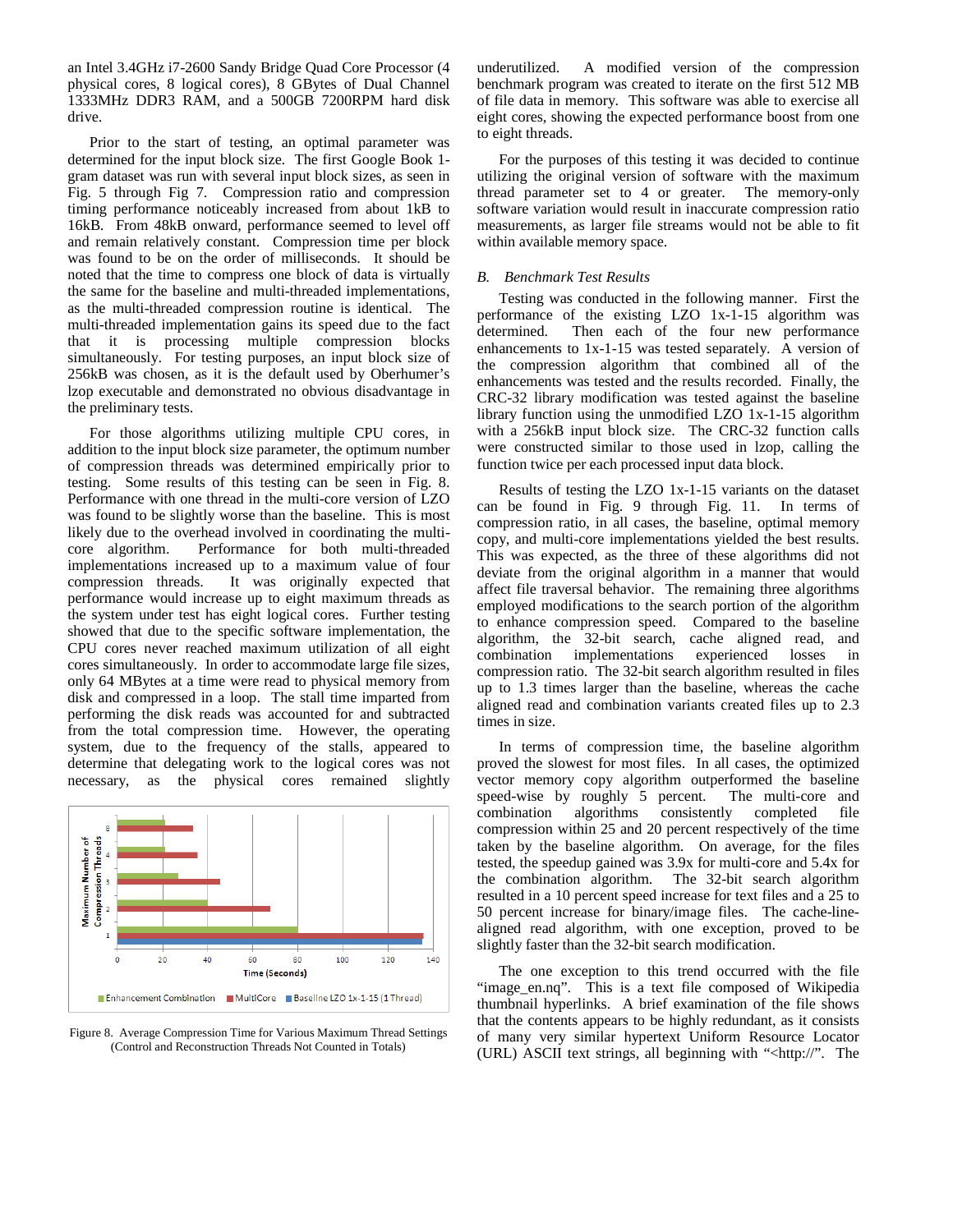

Figure 9. Compression Ratio



Figure 10. Compression Time (small streams)



Figure 11. Compression Time (large streams)

baseline algorithm confirms that this is the most redundant of the files tested, as it achieved the greatest compression on this file in Fig. 9. It was expected that the compression ratio would be the worst for the cache-line-aligned version, as this version not only searches every 32-bits for a match and ignores matches less than 32-bits in size, but also moves the search pointer forward if it is not currently on a 32-bit boundary. The extent of the speed degradation, however, was not anticipated.

Table II. Cache-Line-Aligned vs. 32-Bit Search Performance (Higher Ratios Indicate Worse Performance for Cache-Line-Aligned Alg.)

| Code<br><b>Portion</b> | % Total<br>Compression<br>Time<br><b>32-Bit</b> | %Total<br><b>Compression</b><br>Time<br>Cache – Line | Ratio of<br>Loop<br><b>Iterations</b>    | Ratio of<br><b>Compression</b><br><b>Time</b> |
|------------------------|-------------------------------------------------|------------------------------------------------------|------------------------------------------|-----------------------------------------------|
|                        | Search Alg.                                     | Alg.                                                 | (Cache-Line Alg.:<br>32-Bit Search Alg.) |                                               |
| Search                 | 27.0%                                           | 31.9%                                                | 1.35                                     | 1.65                                          |
| Literal<br>Copy        | 14.8%                                           | 16.3%                                                | 2.15                                     | 1.55                                          |
| Match<br>Length        | 41.7%                                           | 32.3%                                                | 0.95                                     | 1.08                                          |
| Token                  | 16.5%                                           | 19.5%                                                | 1.70                                     | 1.66                                          |
| Overall                | 100%                                            | 100%                                                 | 1.28                                     | 1.40                                          |

To determine why the cache-line-aligned modification may experience issues with highly redundant data, a special version of the compression software was created to gather more indepth timing information. This version of software recorded execution time spent in the four main sections of the compression code, described in Section II. Compression of the file "image\_en.nq" was re-run using the 32-bit search and cache-line-aligned algorithms. The results can be found in Table II.

It was found that the cache-line-aligned algorithm overall executed roughly 1.28 times the number of loop iterations, resulting in a total compression time of 1.40 times longer than that of the 32-bit search variation. Supplemental testing on an Intel Core2 Duo system (not shown), which according to [7] should benefit more from the aligned reads than the i7 processor used for benchmarking, showed that the algorithm still performed 1.30 times slower than the 32-bit search<br>variation. Examining Table II, fewer match length Examining Table II, fewer match length determination loops were executed, implying that fewer dictionary matches were found. This makes sense, as during dictionary searches the 32-bit alignment of the input pointer may skip up to three consecutive bytes, leading to a more sparsely populated dictionary. Those matches found would also have been shorter in length due to the imposed 32-bit boundary restriction. This led to more execution time in the rather expensive search and uncompressed literal copy code segments. The ability of the search function to exponentially skip through a 48kB sub-block is also hindered by the high level of data redundancy: the algorithm periodically finds short matches, resulting in an inability to skip forward to the end of a sub-block, as it would with data of lower redundancy. These combined factors appear to have attributed to the poor speed performance for highly redundant data.

Compression timing performance for highly non-redundant data can be seen in Fig. 12. Once again, the multi-threaded algorithms experienced considerable speed boosts compared with the others. Results indicated that file expansion only achieved an excess growth of 0.4 percent of the original file size for all tested algorithm variants.

CRC-32 testing was conducted on one of the Google Book 1-gram data files. Testing showed that on average an extra 1.47 msec per block was added to compression time when using the tabular method, and an extra 0.23 msec per block was added when using the hardware method. As expected, the